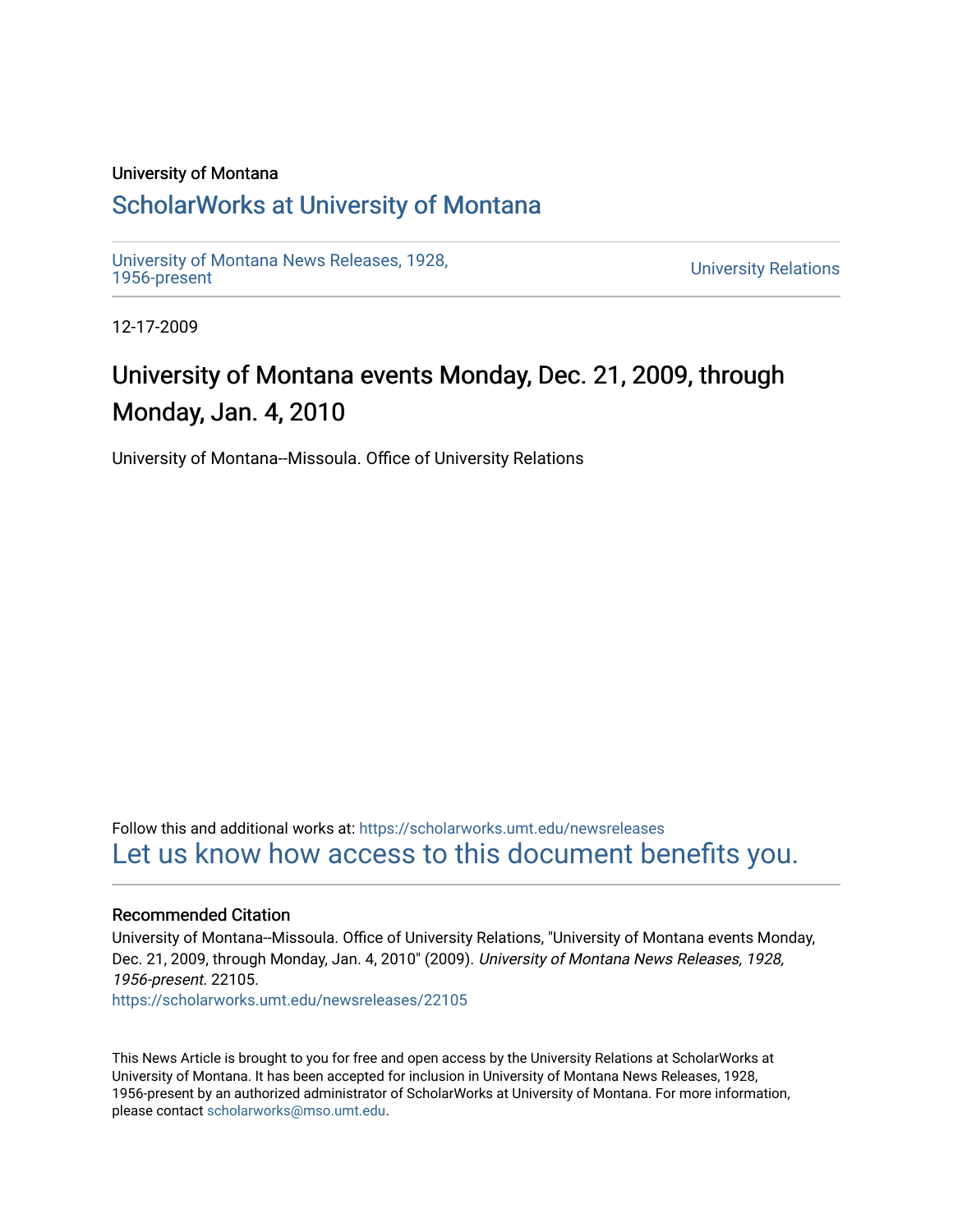

UNIVERSITY RELATIONS • MISSOULA, MT 59812 • 406.243.2522 • FAX: 406.243.4520

# N E W S R E L E A S E

Dec. 17, 2009

**Contact:** Cary Shimek, senior news editor, University Relations, 406-243-5914.

# **UNIVERSITY OF MONTANA EVENTS MONDAY, DEC. 21, 2009, THROUGH MONDAY, JAN. 4, 2010**

**Get the latest UM news and events online at [http://events.umt.edu.](http://events.umt.edu)**

#### **MISSOULA-**

#### **Monday, Dec. 21**

Basketball: UM vs. Fresno State – 7 p.m., Dahlberg Arena. Information: [http://www.montanagrizzlies.com.](http://www.montanagrizzlies.com)

**Tuesday, Dec. 22 - No Events**

#### **Wednesday, Dec. 23**

Basketball: UM vs. Great Falls - 7 p.m., Dahlberg Arena. Information: [http://www.montanagrizzlies.com.](http://www.montanagrizzlies.com)

**Thursday, Dec. 24 - No Events**

# **Friday, Dec. 25**

Holiday: Christmas - UM offices closed.

**Saturday, Dec. 26 - No Events**

**Sunday, Dec. 27 - No Events**

**Monday, Dec. 28 - No Events**

#### **Tuesday, Dec. 29**

"School's Out" Matinee Movies - Noon, Roxy Theater, 718 S. Higgins, Missoula. "B is for Bunch," The Great Penguin Rescue" and "Christmas in Yellowstone." Admission: \$2 per person. Information: International Wildlife Media Center, 406-728-9380, [iwff@wildlifefilms.org,](mailto:iwff@wildlifefilms.org) [http://www.wildlifefilms.org.](http://www.wildlifefilms.org)